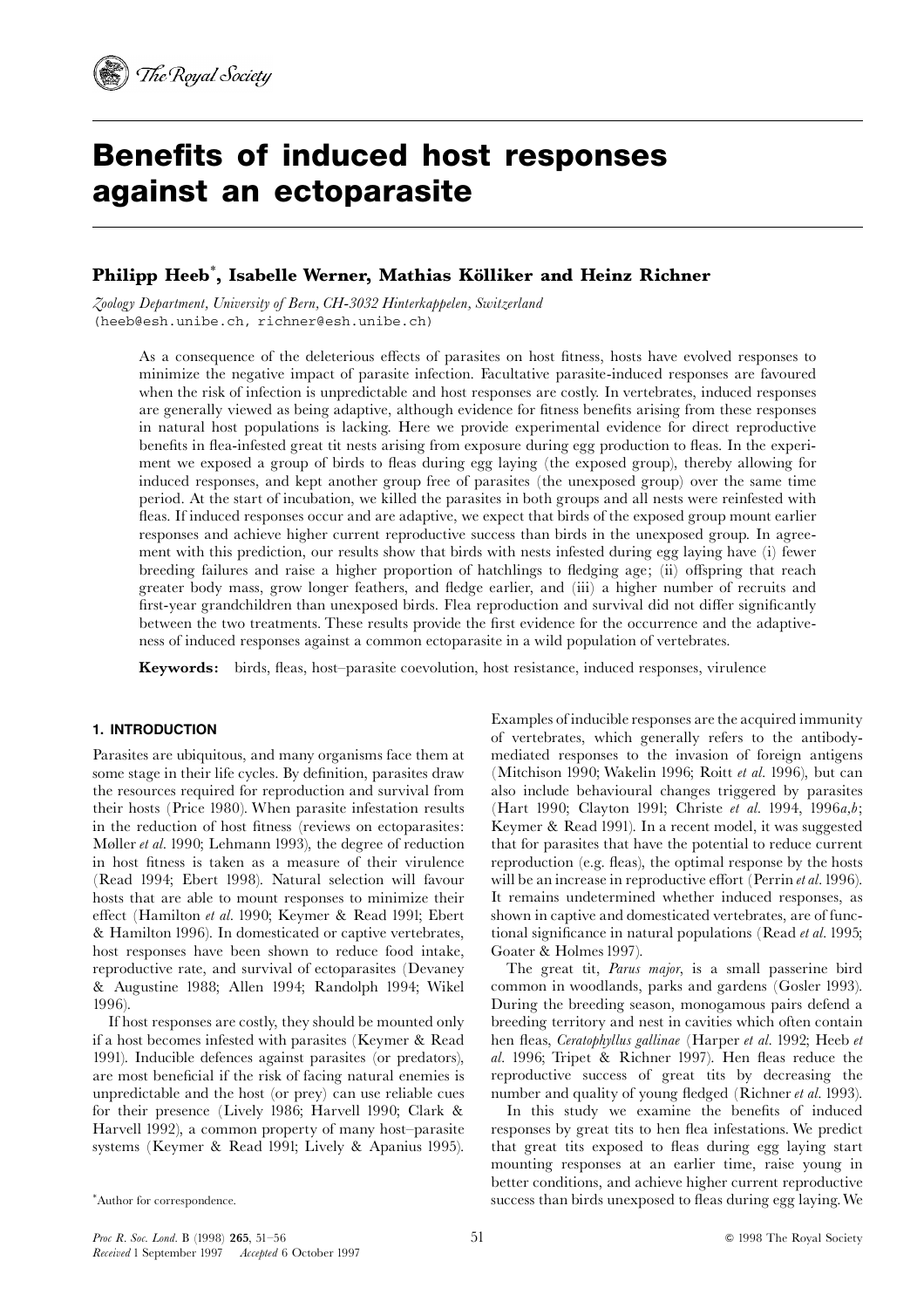also test whether host-induced responses reduce flea survival and reproduction.

## 2. MATERIALS AND METHODS

The experiment was carried out in spring 1995 on a great tit population breeding in nest boxes in the Bremgartenwald, near Bern, Switzerland. On the day the birds laid their second egg, all nests  $(n=46)$  were heat-treated in a microwave appliance to eliminate nest-based ectoparasites (Richner et al. 1993). Nests were then assigned randomly to a group either left free of parasites or to a group infested with 40 adult hen fleas obtained from naturally infested nests.When the whole clutch (ranging from 4^ 12 eggs) had been laid and incubation started, all nests were heat-treated for a second time and infested anew with 40 adult fleas. Thus, the experimental design resulted in one group of 23 breeding pairs with nests infested by 40 adult fleas from the laying of the second egg onwards (the exposed group) and another group of 23 pairs with nests infested only from the first day of incubation onwards (the unexposed group), hereafter refered to as exposed and unexposed groups respectively. Birds in the exposed group were in the presence of flea-infested nests for a mean of  $10.4 \pm 0.6$  d;  $\pm$ s.e. before the start of incubation. The birds in both treatments raised their young in flea-infested nests and did not differ significantly in laying date (Mann-Whitney  $U$ -test,  $U=260, h=0.94$ .

Eleven days after the start of incubation, the nests were visited daily to determine the day of hatching. Hatching success was calculated as the proportion of eggs in the clutch that hatched. Fledging success was calculated as the proportion of eggs that hatched which resulted in fledged young. Adults were captured when nestlings were 14 days old. There were no significant differences between the two groups in tarsus length, body mass and wing length for both adult males and females ( $p > 0.40$  for all tests). The proportion of first year or older birds did not differ between the two treatments ( $p > 0.50$  for both sexes). Nestling body mass was measured on days 1, 5, 9, 14, and 16 after hatching to a precision of 0.1g with a Sartorius electronic balance. Numbered aluminium rings were placed on the tarsus of nineday-old nestlings. When the chicks were 14 days old, the tarsus length was measured with calipers to the nearest 0.1mm and the length of the third primary to the nearest 1mm. On the same day,  $20 \mu$ l of blood from the brachial vein of three chicks in each brood (the lightest, the heaviest, and an intermediate one) were collected, and the mean hematocrit level of the brood determined (the proportion of blood volume occupied by packed red blood cells). Fledging time of the brood is defined as the number of days between the hatching of the first egg to the day when the last young in the brood left the nest box.

The young recruited into the breeding population of 1996 were recorded and the total number of fledglings raised by these recruits determined. Thus, for the pairs of the 1995 experiment which recruited young, we assessed their number of first-year grandchildren. The number of grandchildren raised is a strongly fitness-correlated measure of current reproductive success, because it combines survival and fertility of the offspring (Clutton-Brock 1988).

Nine days post-hatching, a dummy camera box was installed to accustom the birds to the presence of the original camera box the following day. Ten days post-hatching, we filmed the feeding visits of adults to the nest by use of a video camera equipped with an infrared light source. Great tits usually resume normal feeding within less than 15 min after a nest visit by a human (I. Werner,

personal observations). We discarded the first 15 min of filming, recorded the total feeding frequency during the subsequent 130 min for a total of 32 nests, and calculated hourly feeding rates. The observer of the video had no knowledge of the infestation treatments when analysing the films.

We collected the nests on the day the last nestling fledged, and measured fresh mass of the nests before freezing them to  $-20$  °C. At a later date, the number of adult fleas, larvae, and cocoons were counted by carefully searching through the nest material (Heeb et al. 1996).

Directed tests were used whenever the expected order of means across experimental groups was specified by our hypothesis (Rice & Gaines 1994). The program Systat (Wilkinson 1989) and the Statistix statistical package (Analytical software 1989) were used for the analyses. All tests are two-tailed.

#### 3. RESULTS

#### (a) Effects of brood size and clutch size

Birds in the unexposed group tended to lay larger clutches and had larger brood sizes at hatching (table 1). In order to test whether variations in brood size affected our results, the effect of brood size on the breeding parameters of the adults and the measurements of nestlings was analysed. None of the analyses shows significant brood size effects  $(p>0.25$  for all tests). Inclusion of brood size in the statistical model does not affect the observed significance values. Thus, brood size is not included hereafter as a factor in the analysis of the breeding parameters of the adults and the measurements of nestlings. The same holds for clutch size.

#### (b) Breeding failures and fledging success

The hatching success of the birds in the two groups did not differ significantly between the two treatments (table 1). The number of young fledged by the breeding pairs did not differ significantly between the two treatments; however, birds in the exposed group had a higher fledging success (table 1). Fewer breeding pairs in the exposed group failed to raise at least one fledgling than pairs in the unexposed group (one pair versus eight pairs; Fisher exact test,  $p_{\text{dir}}=0.015$ ), five pairs failed during incubation, and four pairs failed when raising their young.

## $(c)$  Nestling growth, fledging times and parental feeding rates

The mean mass of nestlings on the first day after hatching did not differ between the two treatments  $(t_{37}=0.85,$  $p_{\text{dir}}=0.25$ ). However, 16 days after hatching, nestlings of the exposed group were significantly heavier than nestlings of the unexposed group (t-test:  $t_{37}$ =3.42,  $p_{\text{dir}}$ =0.0012; figure 1). Nestlings in the exposed group also grew longer feathers and tended to have longer tarsi than chicks in the unexposed group (table 1). The mean hematocrit level of the nestlings in the two groups did not differ significantly (table 1). The power to detect a significant difference in hematocrit levels in an undirected test was of 22% ( $\alpha$ =0.05, effect size  $d=0.43$ ; Buchner *et al.* 1996), suggesting that caution is necessary when accepting the null hypothesis. The fledging time of exposed broods was significantly shorter than that of unexposed broods (table 1).

No significant differences in the number of feeding visits to ten-day-old nestlings were observed both for males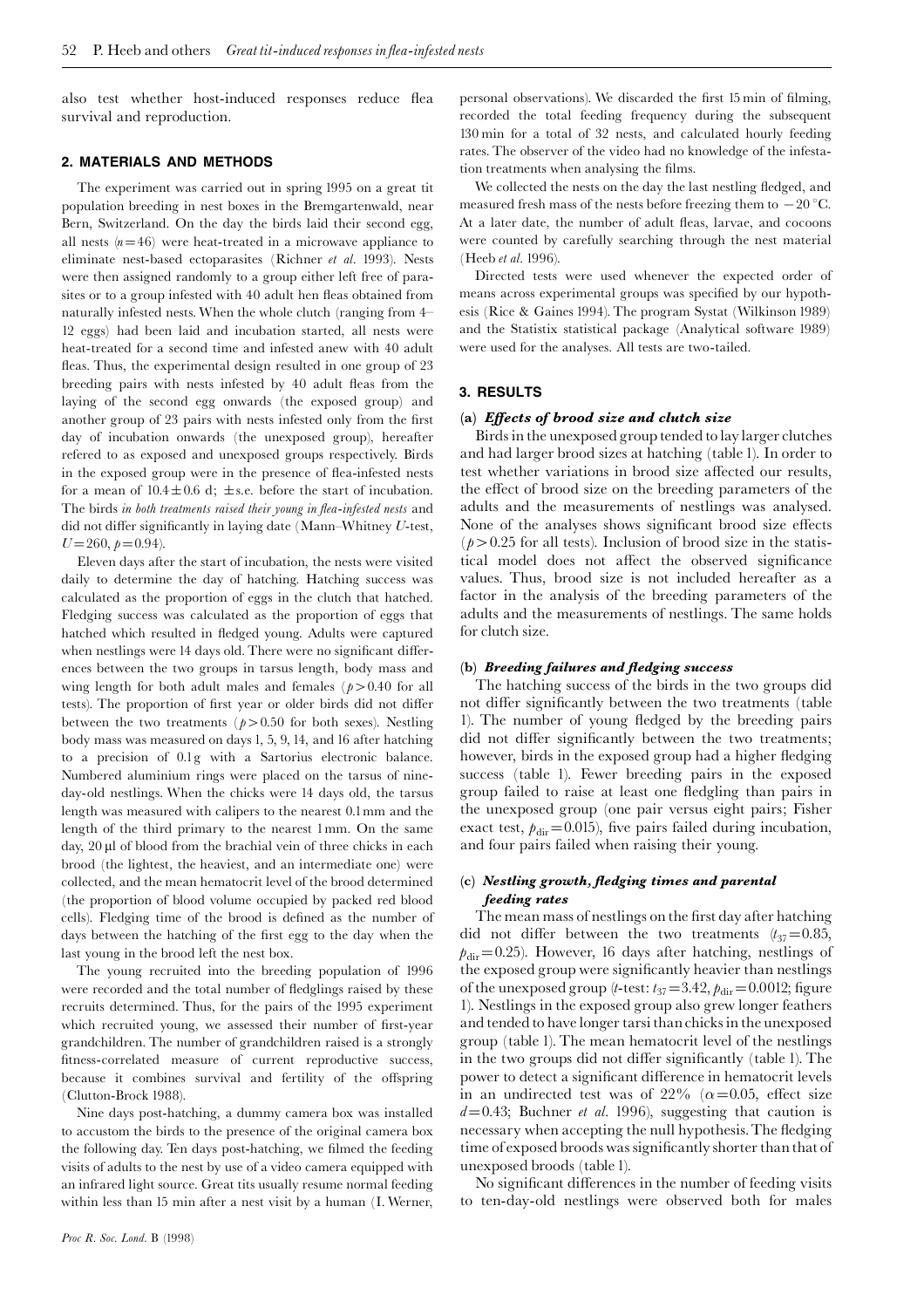|  |  |  |  |  | Table 1. Breeding parameters of adult great tits and nestling measurements |
|--|--|--|--|--|----------------------------------------------------------------------------|
|  |  |  |  |  |                                                                            |

(Birds in the exposed group had their nests infested by fleas during egg laying, birds in the unexposed group had no fleas in their nests during egg laying. Thereafter, birds in both groups incubated their eggs and raised their young in flea-infested nests.  $p_{\text{div}}$  shows the statistic for directed tests. U=Mann-Whitney U-test, medians and ranges shown;  $t = t$ -tests, means  $\pm$ s.e. shown.  $n$ =sample sizes.)

|                                                                                                                               | exposed                                                                                   | unexposed                                                                                 | statistic                                                     |                                                                                                           |
|-------------------------------------------------------------------------------------------------------------------------------|-------------------------------------------------------------------------------------------|-------------------------------------------------------------------------------------------|---------------------------------------------------------------|-----------------------------------------------------------------------------------------------------------|
| breeding parameters:<br>clutch size<br>brood size at hatching<br>hatching success<br>number young fledged<br>fledging success | $7(5-12) n=23$<br>7 (3-9) $n=22$<br>100 (0-100) $n=23$<br>$6(1-8)$<br>100 (14-100) $n=22$ | $9(4-10) n=23$<br>7 (4-10) $n=19$<br>100 (0-100) $n=23$<br>$6(0-10)$<br>78 (0-100) $n=19$ | $U = 334$<br>$U = 281$<br>$U = 279$<br>$U = 216$<br>$U = 147$ | $p = 0.11$<br>$p = 0.05$<br>$p_{\text{dir}} = 0.45$<br>$p_{\text{dir}} = 0.47$<br>$p_{\text{dir}} = 0.05$ |
| nestling measurements:<br>third primary length<br>tarsus length<br>haematocrit levels<br>fledging time                        | $34.2 \pm 0.4$<br>$22.5 \pm 0.1$<br>$46.1 \pm 0.9 n = 22$<br>19 (17-21) $n=22$            | $32.8 \pm 0.6$<br>$22.3 \pm 0.1$<br>$44.3 \pm 1.0 n = 16$<br>$20(17-21) n=15$             | $t = 1.90$<br>$t = 1.75$<br>$t = 1.31$<br>$U = 242$           | $p_{\text{dir}} = 0.04$<br>$p_{\text{dir}} = 0.055$<br>$p_{\text{dir}} = 0.12$<br>$p = 0.015$             |



Figure 1. Growth of great tit nestlings in flea-infested nests following exposure or non-exposure of parents to fleas during egg laying. Nestlings from birds exposed to fleas during egg laying (solid line) reached heavier fledging mass than nestlings from birds unexposed to fleas during egg laying (dashed line).  $Means \pm s.e.$ 

(exposed,  $21.5 \pm 1.9$ , feeds h<sup>-1</sup>; unexposed,  $21.1 \pm 2.2$ ;  $t_{29} = -0.14$ ,  $p_{\text{dir}} = 0.56$ ) and females (exposed,  $23.5 \pm 2.0$ ; unexposed,  $20.6 \pm 3.0$ ;  $t_{30} = -0.79$ ,  $p_{\text{dir}} = 0.27$ ), suggesting that the depressed growth of nestlings in the unexposed group was not caused by detectable differences in parental feeding rates.

### (d) Local recruitment and number of grandchildren

In 1995, a total of 94 young fledged from nests in the unexposed control group, and 13 (13.8%) were recaptured as recruits in 1996. From nests in the exposed group, a total of 121 young fledged of which  $24$  (19.8%) were recaptured in 1996. To test for differences between treatments, the number of recruits was included as the dependent variable in a Poisson regression with treatment as a factor and brood size as a covariate. There was a significant effect of treatment on the number of young recruited (change in deviance, 3.39,  $p_{\text{dir}}=0.041$ , d.f. = 1), and the effect of brood size was not significant ( $p=0.12$ ). Among birds which recruited young, pairs from the exposed group recruited a median of two young (range, 1-4,  $n=12$ ) whilst pairs in the unexposed group recruited a median of one young (range,  $1-3$ ,  $n=9$ ).

The number of grandchildren was not analysed in a Poisson regression model since data for grandchildren was overdispersed. A Mann-Whitney  $U$ -test showed that the number of grandchildren raised in 1996 by the recruits was higher for birds in the exposed group in 1995 than for birds of the unexposed group ( $p_{\text{dir}}=0.05$ ; figure 2). It may be noted that the number of grandchildren raised is not independent of the number of young recruited, since both are strongly correlated  $(r<sub>s</sub>=0.82,$  $p>0.001$ ,  $n=21$ ).

#### (e) Parasite survival and reproduction

The number of adult fleas and larvae in the two groups of nests did not differ significantly (adult fleas,  $t_{38}=0.43$ ,  $p_{\text{dir}}=0.42$ ; flea larvae + cocoons,  $t_{38}=1.22$ ,  $p_{\text{dir}}=0.14$ ). The mean number of larvae and cocoons was slightly higher in the nests of unexposed birds (figure 3). The power to reject the null hypothesis in an undirected test was 21%  $(\alpha=0.05, \text{ effect size } d=0.39; \text{ Buchner } et \text{ al. } 1996)$ , so the null hypothesis may be accepted with caution only.

## 4. DISCUSSION

This experimental study shows that exposure to ectoparasites during egg laying induces host responses which result in (i) fewer breeding failures and a higher proportion of hatchlings reaching fledging age; (ii) nestlings reaching higher body mass, longer feathers and earlier fledging; and (iii) a greater number of recruits and first-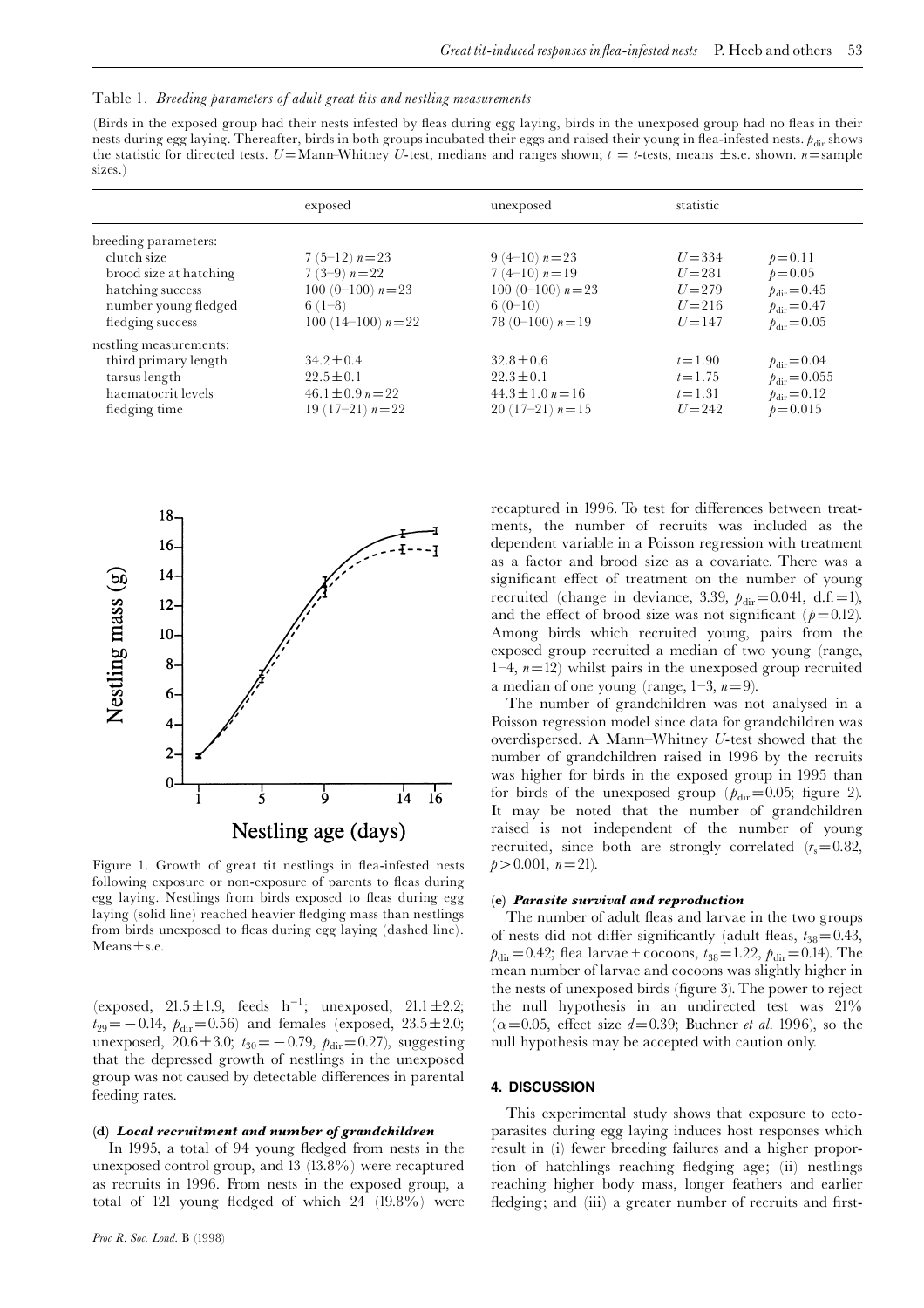

Presence of fleas during egg laying

Figure 2. Number of first-year grandchildren in relation to exposure of parent great tits to fleas during egg laying. Birds of the group exposed in 1995 had significantly more first-year grandchildren in 1996 than birds of the unexposed group. grandchlidren in 1990 than birds of the unexposed group.<br>Median $\pm$ interquartile ranges.

year grandchildren. As far as we are aware, these results provide the first evidence for adaptive induced responses serving to minimize the negative effect of a common ectoparasite in a wild population of vertebrates.

The virulence of a parasite depends on its interaction with its host, and consists usually of a decrease in some components of host fitness (Read 1994; Ebert 1998). Our results show that the parasite-induced response enhances the fitness of parasitized hosts and may therefore represent an alternative mechanism to the evolution of fixed and costly resistance (Minchella 1985; Keymer & Read 1991; Lively & Apanius 1995). In contrast to the highly significant effect of induced responses on nestling growth, there was a weak tendency only for an effect of host resistance on the number of flea larvae and cocoons. This shows that the precise relationship between parasite infestation intensity and host fitness may be nonlinear (Clayton  $et \ al.$  1992). Our study suggests that the benefits of induced responses arose through an increase in flea tolerance by the nestlings, but does not exclude that host resistance is also at work.

Immunocompetence can be modified by levels of food intake (Gershwin et al. 1985) and also, as shown in bobwhite chicks (Lochmiller et al. 1993), low protein intake leads to a decrease in immunocompetence. In our study, feeding rates of the parents did not differ significantly between treatments, suggesting that increases in flea tolerance were not caused by differing rates of food delivery by the parents. In birds, high hematocrit levels are required for efficient oxygen uptake and transfer by the bloodstream (Gessaman et al. 1986). In another study on great tits, flea infestations were shown to decrease the hematocrit level of nestlings (Richner et al. 1993). In contrast to the strong effect on nestling growth, mean hematocrit levels of the brood did not differ significantly between treatments.

Modifications in the flea tolerance of nestlings or buildup of resistance seem to have been induced during the egglaying period. Since blood-feeding by fleas is known to induce host immune reactions (Allen 1994; Jones 1996) in



Presence of fleas during egg laying

exposure of parent great tits during egg laying. The number of fleas did not differ significantly between nests of exposed and unexposed birds. Mean $\pm$ s.e.

response to flea bites, female great tits could have produced antibodies and transferred them into the eggs. There is growing evidence that female birds transfer antibodies into their eggs as a response to parasites (Graczyk et al. 1994; Smith et al. 1994). The presence of egg-based antibodies could have reduced the stress of nestlings for mounting an immune response against flea immunogens (Klasing et al. 1987, 1991). Thus, female great tits exposed to fleas during egg laying could have transferred more antibodies into their eggs, leading to greater flea tolerance or resistance of their nestlings. For a given level of food intake, nestlings hatching from eggs of unexposed females could have faced a greater immunologically mediated stress (Klasing et al. 1987, 1991). Acquired tolerance of nestlings could have reduced the energetic constraints caused by the immunologically mediated stress, leading to depressed growth and lower survival. There may be a trade-off between maintaining suitable hematocrit levels and growth. An increase in immunologically mediated stress caused by parasites might alter the resource allocation of nestlings between the two processes. Resource allocation to growth is important since body mass at fledging usually correlates with post-fledging mortality (Tinbergen & Boerlijst 1990; Magrath 1991), but maintaining a threshold hematocrit level for oxygen transport might be of even higher importance.

Future experiments should determine whether female birds transfer antibodies in their eggs as a result of early exposure to ectoparasites. This possibility raises the interesting prediction that, when the risk of parasite infestation during breeding is high, female birds should expose themselves as early as possible to the parasites, thus promoting the development of immunological responses (Hart 1990). It may also provide an explanation as to why many great tit females use nest boxes as night roosts shortly before breeding (P. Heeb, personal observations).

More generally, it remains to be determined to what degree the development of tolerant or resistant phenotypes affects the dynamics of host-parasite coevolution (Lively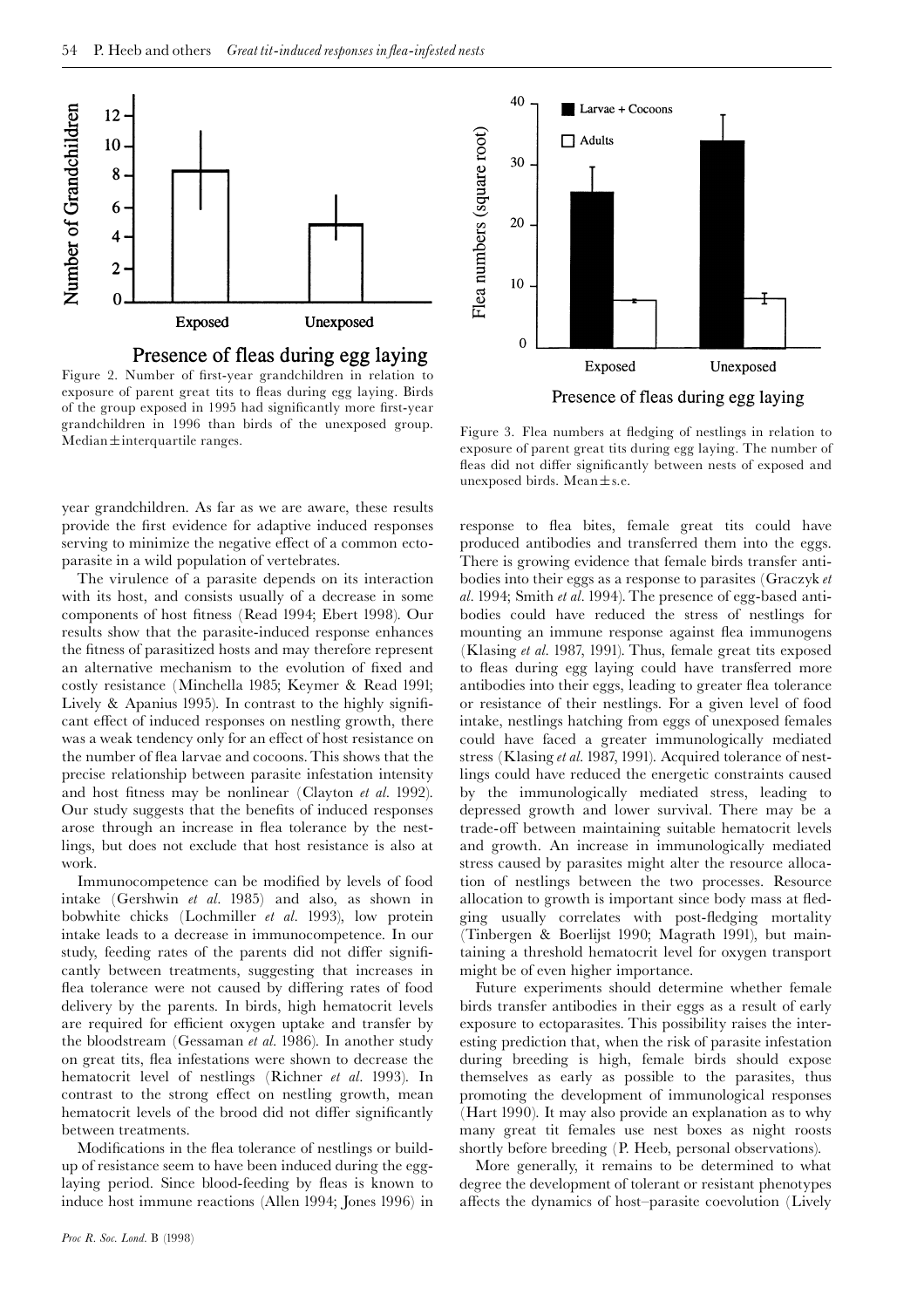& Apanius 1995; Read et al. 1995). Genotype-environment interactions are likely to be important factors in the bene fits of mounting inducible responses (Keymer & Read 1991; Lively & Apanius 1995). Also, non-genetic maternal effects within populations could lead to an overestimation of genetic variation for parasite susceptibility (Sorci et al. 1997). Further theoretical and empirical studies on the role played by epigenetic processes in host^parasite interactions may help us to understand the evolution of host tolerance and resistance towards parasites.

We thank Martin Brinkhof for help with statistics and David Nash for help with the figures. Dieter Ebert, Daniel Tompkins, and two anonymous referees gave useful comments.We gratefully acknowledge financial support by the Swiss National Science Foundation, grant no. 31-43570.95 (to H.R.).

#### REFERENCES

- Allen, J. R. 1994 Host resistance to ectoparasites. Rev. Sci. Tech. Off. Int. Epiz. 13, 1287-1303.
- Analytical software 1992 Statistix, v. 4.0, users manual. St Paul, MN: Analytical Software.
- Buchner, A., Faul, F. & Erdfelder, E. 1996 GoPower: a priori, posthoc, and compromise power analyses for the Macintosh (v. 2.1). Trier, Germany: University of Trier.
- Christe, P., Oppliger, A. & Richner, H. 1994 Ectoparasite affects choice and use of roost sites in the great tit, Parus major. Anim. Behav. 47, 895-898.
- Christe, P., Richner, H. & Oppliger, A. 1996a Of great tits and fleas: sleep baby sleep. . . Anim. Behav. 52, 1087-1092.
- Christe, P., Richner, H. & Oppliger, A. 1996b Begging, food provisioning, and nestling competition in great tit broods infested with ectoparasites. *Behav. Ecol.* **7**,  $127-131$ .
- Clark, C. W. & Harvell, C. D. 1992 Inducible defenses and the allocation of resources: a minimal model. Am. Nat.  $139, 521$ 539.
- Clayton, D. H.1991Coevolution of avian grooming and ectoparasite avoidance. In Bird-parasite interactions: ecology, evolution and behaviour (ed. J. E. Loye & M. Zuk), pp. 259^289. Oxford University Press.
- Clayton, D. H., Pruett-Jones, S. G. & Lande, R. 1992 Reappraisal of the interspecific prediction of parasitemediated sexual selection: opportunity knocks. J. Theor. Biol. 157, 95^108.
- Clutton-Brock, T. H. 1988 Reproductive success. London: University of Chicago Press.
- Devaney, J. A. & Augustine, P. C. 1988 Correlation of estimated and actual northern fowl mite population with the evolution of specific antibody to a low molecular weight polypeptide in sera of infested hen. Poultry Sci. 67, 549-556.
- Ebert, D. 1998 The evolution and expression of parasite virulence. In The evolution of health and disease (ed. S. C. Stearns). Oxford University Press.
- Ebert, D. & Hamilton, W. D. 1996 Sex against virulence: the coevolution of parasitic diseases. Trends Ecol. Evol. 11, 79-82.
- Gershwin, M. E., Beach, R. S. & Hurley, L. S. 1985 Nutrition and immunity. London: Academic Press.
- Gessaman, J. A., Johnson, J. A. & Hoffman, S. W. 1986 Haematocrits and erythrocyte numbers for Cooper's and sharp-shinned hawks. Condor 98, 95-98.
- Goater, C. P. & Holmes, J. C. 1997 Parasite-mediated natural selection. In Host-parasite evolution: general principles and avian models (ed. D. H. Clayton & J. Moore), pp. 9-29. Oxford University Press.

Gosler, A. 1993 The great tit. London: Hamlyn.

Graczyk, T. K., Cran¢eld, M. R., Shaw, M. L. & Craig, L. E. 1994 Maternal antibodies against Plasmodium spp. in african black-footed penguin (Spheniscus demerus) chicks. J. Wild. Dis. 30, 365^371.

- Hamilton, W. D., Axelrod, R. & Tanese, R. 1990 Sexual reproduction as an adaptation to resist parasites (a review). Proc. Natn. Acad. Sci. USA 87, 3566-3573.
- Harper, G. H., Marchant, A. & Boddington, D. G. 1992 The ecology of the hen flea Ceratophyllus gallinae and the moorhen flea Dasypsyllus gallinulae in nestboxes. J. Anim. Ecol. 61, 317-327.
- Hart, B. L. 1990 Behavioral adaptations to pathogens and parasites: five strategies. Neurosci. Biobehav. Rev. 14, 273-294.
- Harvell, C. D. 1990 The ecology and evolution of inducible defenses. Parasitology 100, S53-S61.
- Heeb, P., Werner, I., Richner, H. & Kölliker, M. 1996 Horizontal transmission and reproductive rates of hen fleas in great tit nests. *J. Anim. Ecol.* **65**, 474-484.
- Jones, C. J. 1996 Immune responses to fleas, bugs and sucking lice. In The immunology of host-ectoparasitic arthropod relationships (ed. S. K. Wikel), pp. 150^174. Wallingford, UK: CAB International.
- Keymer, A. E. & Read, A. F. 1991 Behavioural ecology: the impact of parasitism. In *Parasite–host associations: coexistence or* conflict? (ed. C. A. Toft, A. Aeschlimann & L. Bolis), pp. 37^61. Oxford University Press.
- Klasing, K. C., Johnstone, B. J. & Benson, B. N. 1991 Implications of an immune response on growth and nutrient requirements of chicks. In Recent advances in animal nutrition (ed. W. Haresign & D. J. A. Cole), pp. 135^146. Stoneham, UK: Butterworth Heinemann.
- Klasing, K.C., Laurin, D. E., Peng, R. K. & Fry, D. M. 1987 Immunologically mediated growth depression in chicks: influence of feed intake, corticosterone and interleukine-1.  $\tilde{\jmath}$ . Nutr. 117, 1629-1637.
- Lehmann, T. 1993 Ectoparasites: direct impact on host fitness. Parasitol. Today  $9, 8$ -13.
- Lively, C. M. 1986 Canalization versus developmental conversion in a spatially variable environment. Am. Nat. 128, 561– 572.
- Lively, C.M. & Apanius,V.1995 Genetic diversity in host^parasite  $interactions. In *Ecology of infectious diseases in natural populations* (ed.$ B. T. Grenfell & A. P. Dobson), pp. 421^449. Cambridge University Press.
- Lochmiller, R. L.,Vestey, M. R. & Boren, J. C. 1993 Relationship between protein nutritional status and immunocompetence in northern bobwhite chicks. Auk 110, 503-510.
- Magrath, R. 1991 Nestling weight and juvenile survival in the blackbird, Turdus merula. J. Anim. Ecol. 60, 335-351.
- Minchella, D. J. 1985 Host life history variation in response to parasitism. Parasitology 90, 205-216.
- Mitchison, N. A. 1990 The evolution of acquired immunity to parasites. Parasitology 100, S27-S34.
- Møller, A. P., Allander, K. & Dufva, R. 1990 Fitness effects of parasites on passerine birds: a review. In Population biology of passerine birds: an integrated approach (ed. J. Blondel, A. Gosler, J. D. Lebreton & R. H. McCleery), pp. 269-280. Berlin: Springer.
- Perrin, N., Christe, P. & Richner, H. 1996 On host life history response to parasitism.  $Okos$  **75**, 317-320.
- Price, P. W. 1980 Evolutionary biology of parasites. Princeton University Press.
- Randolph, S. E. 1994 Density-dependent acquired resistance to ticks in natural hosts, independent of concurrent infection with Babesia microti. Parasitology 108, 413-419.
- Read, A. F. 1994 The evolution of virulence.Trends Microbiol. 2,  $73 - 76.$
- Read et al. 1995 Group report: genetics and evolution of infectious diseases in natural populations. In Ecology of infectious diseases in natural populations (ed. B. T. Grenfell & A. P. Dobson), pp 450-477. Cambridge University Press.